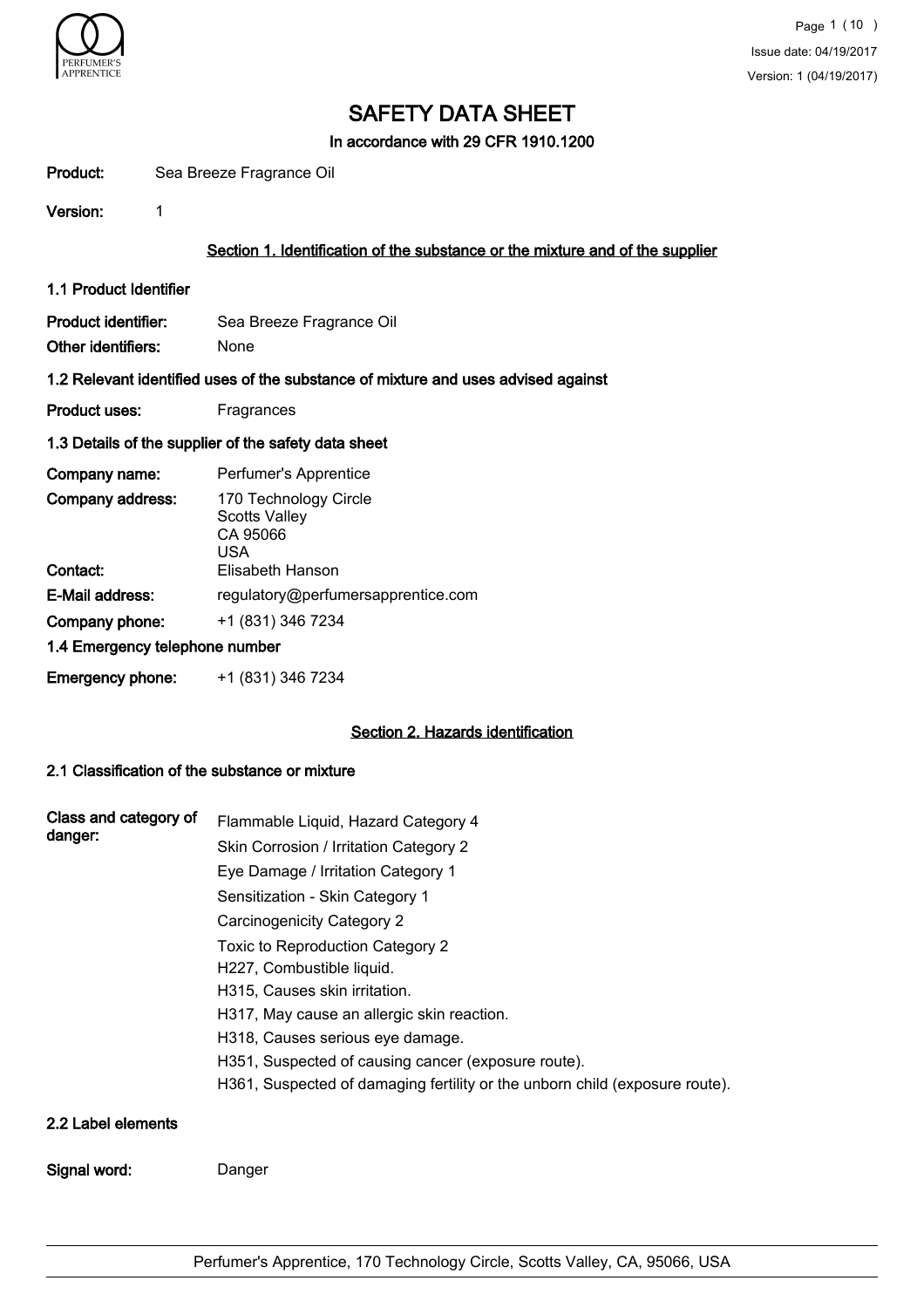

In accordance with 29 CFR 1910.1200

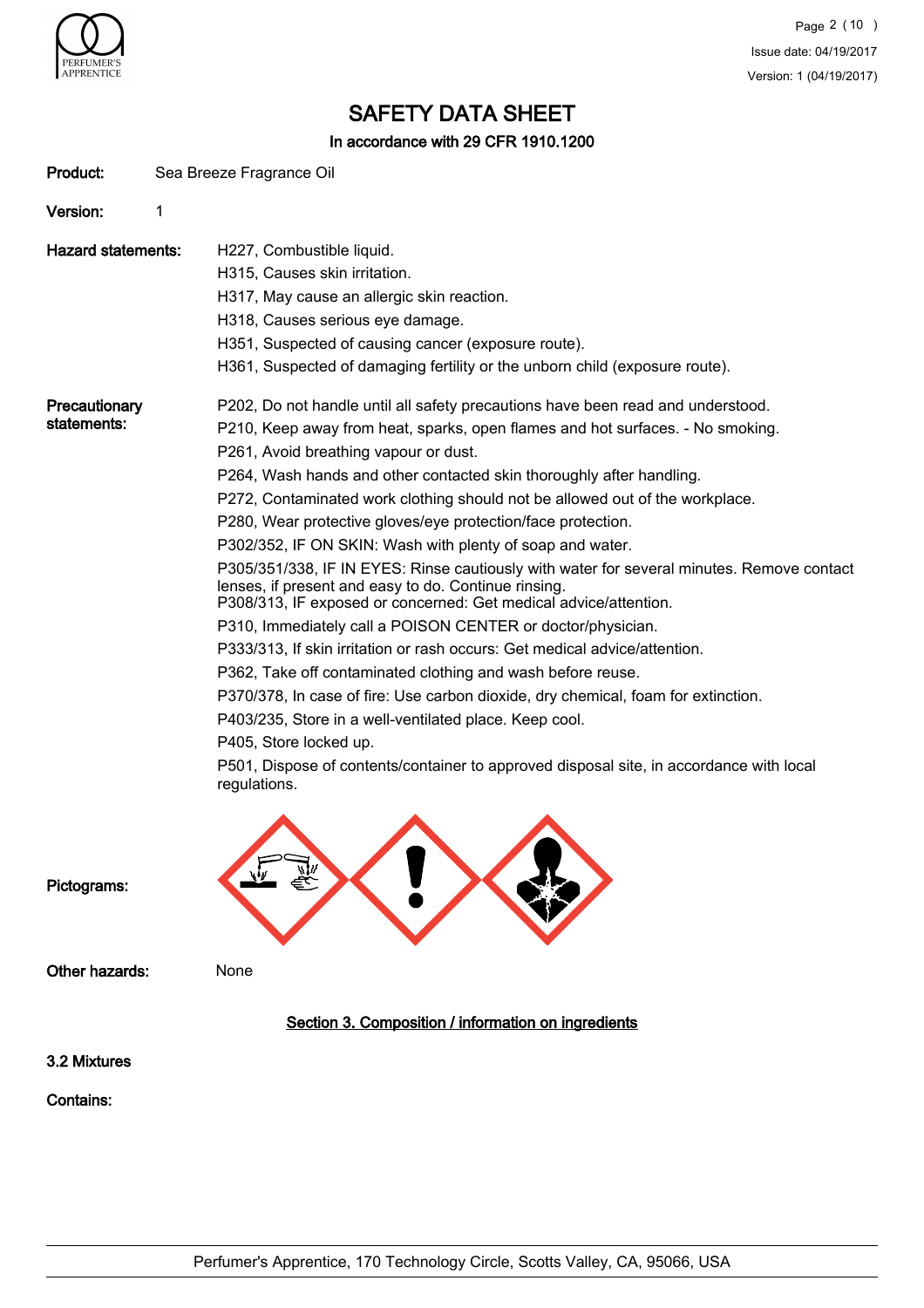

In accordance with 29 CFR 1910.1200

## Product: Sea Breeze Fragrance Oil

#### Version: 1

| <b>Name</b>                                                                                    | <b>CAS</b>      | EC        | %           | <b>GHS Classification</b>                                 |
|------------------------------------------------------------------------------------------------|-----------------|-----------|-------------|-----------------------------------------------------------|
| Diethyl Hexyl Phthalate                                                                        | 117-81-7        |           | 10-<20%     | REP 2:H361                                                |
| Benzyl benzoate                                                                                | 120-51-4        | 204-402-9 | 10-<20%     | ATO 4:H302                                                |
| alpha-Amylcinnamaldehyde                                                                       | 122-40-7        | 204-541-5 | $5 - 10%$   | SS 1B;H317                                                |
| Linalyl acetate                                                                                | 115-95-7        | 204-116-4 | $1 - 5%$    | FL 4-SCI 2-EDI 2A;H227-H315-H319                          |
| Amyl salicylate                                                                                | 2050-08-0       | 911-280-7 | $1 - 5%$    | ATO 4:H302                                                |
| Benzyl salicylate                                                                              | 118-58-1        | 204-262-9 | $1 - 5%$    | EDI 2B-SS 1B:H317-H320                                    |
| Phenethyl alcohol                                                                              | $60 - 12 - 8$   | 200-456-2 | $1 - 5%$    | ATO 4-EDI 2A;H302-H319                                    |
| Linalool                                                                                       | 78-70-6         | 201-134-4 | $1 - 5%$    | FL 4-SCI 2-EDI 2A;H227-H315-H319                          |
| Geranyl acetate                                                                                | 105-87-3        | 203-341-5 | $1 - 5%$    | SCI 2-SS 1B: H315-H317                                    |
| Methyl anthranilate                                                                            | 134-20-3        | 205-132-4 | $1 - 5%$    | EDI 2A;H319                                               |
| d-Limonene                                                                                     | 5989-27-5       | 227-813-5 | $1 - 5%$    | FL 3-SCI 2-SS 1B-AH 1; H226-H304-<br>H315-H317            |
| Geraniol                                                                                       | 106-24-1        | 203-377-1 | $1 - 5%$    | SCI 2-EDI 1-SS 1; H315-H317-H318                          |
| Acetyl cedrene                                                                                 | 32388-55-9      | 251-020-3 | $1 - 5%$    | SS 1B;H317                                                |
| Coumarin                                                                                       | $91-64-5$       | 202-086-7 | $1 - 5%$    | ATO 4-SS 1B; H302-H317                                    |
| Vanillin                                                                                       | 121-33-5        | 204-465-2 | $1 - 5%$    | EDI 2A;H319                                               |
| Eugenol                                                                                        | 97-53-0         | 202-589-1 | $1 - 5%$    | EDI 2A-SS 1B; H317-H319                                   |
| dl-Citronellol                                                                                 | 106-22-9        | 203-375-0 | $1 - 5%$    | SCI 2-EDI 2A-SS 1B;H315-H317-H319                         |
| p-t-Butyl-alpha-methylhydrocinnamic<br>aldehyde                                                | 80-54-6         | 201-289-8 | $1 - 5%$    | FL 4-ATO 4-SCI 2-SS 1B-REP 2:H227-<br>H302-H315-H317-H361 |
| beta-Caryophyllene                                                                             | 87-44-5         | 201-746-1 | $1 - 5%$    | AH 1:H304                                                 |
| Phenethyl acetate                                                                              | 103-45-7        | 203-113-5 | $1 - 5%$    | EDI 1:H318                                                |
| alpha-Terpineol                                                                                | 98-55-5         | 202-680-6 | $1 - 5%$    | FL 4-SCI 2-EDI 2A;H227-H315-H319                          |
| beta-Naphthyl methyl ether                                                                     | 93-04-9         | 202-213-6 | $1 - 5%$    | ATO 4;H302                                                |
| Acetic acid, anhydride, reaction<br>products with 1,5,10-trimethyl-1,5,9-<br>cyclododecatriene | 144020-22-<br>4 | 482-330-9 | $0.1 - 1\%$ | SS 1B:H317                                                |
| alpha-Hexylcinnamaldehyde                                                                      | 101-86-0        | 202-983-3 | $0.1 - 1\%$ | SS 1B; H317                                               |
| alpha-iso-Methylionone                                                                         | 127-51-5        | 204-846-3 | $0.1 - 1\%$ | SCI 2-EDI 2B-SS 1B:H315-H317-H320                         |
| Nerol                                                                                          | 106-25-2        | 203-378-7 | $0.1 - 1\%$ | SCI 2-EDI 2A-SS 1B;H315-H317-H319                         |
| Musk ketone                                                                                    | $81 - 14 - 1$   | 201-328-9 | $0.1 - 1\%$ | CAR 2:H351                                                |
| Cinnamaldehyde                                                                                 | 104-55-2        | 203-213-9 | $0.1 - 1\%$ | ATD 4-SCI 2-EDI 2A-SS 1A;H312-<br>H315-H317-H319          |
| Myrcene                                                                                        | 123-35-3        | 204-622-5 | $< 0.1\%$   | FL 3-SCI 2-EDI 2A-AH 1;H226-H304-<br>H315-H319            |
| alpha-Pinene                                                                                   | 80-56-8         | 201-291-9 | $< 0.1\%$   | FL 3-SCI 2-SS 1B-AH 1; H226-H304-<br>H315-H317            |
| dl-Limonene (racemic)                                                                          | 138-86-3        | 205-341-0 | $< 0.1\%$   | FL 3-SCI 2-SS 1B-AH 1;H226-H304-<br>H315-H317             |
| beta-Pinene                                                                                    | 127-91-3        | 204-872-5 | $< 0.1\%$   | FL 3-SCI 2-SS 1B-AH 1; H226-H304-<br>H315-H317            |

The exact percentage concentrations of components are being withheld as a trade secret.

Substances with Community workplace exposure limits, not listed above: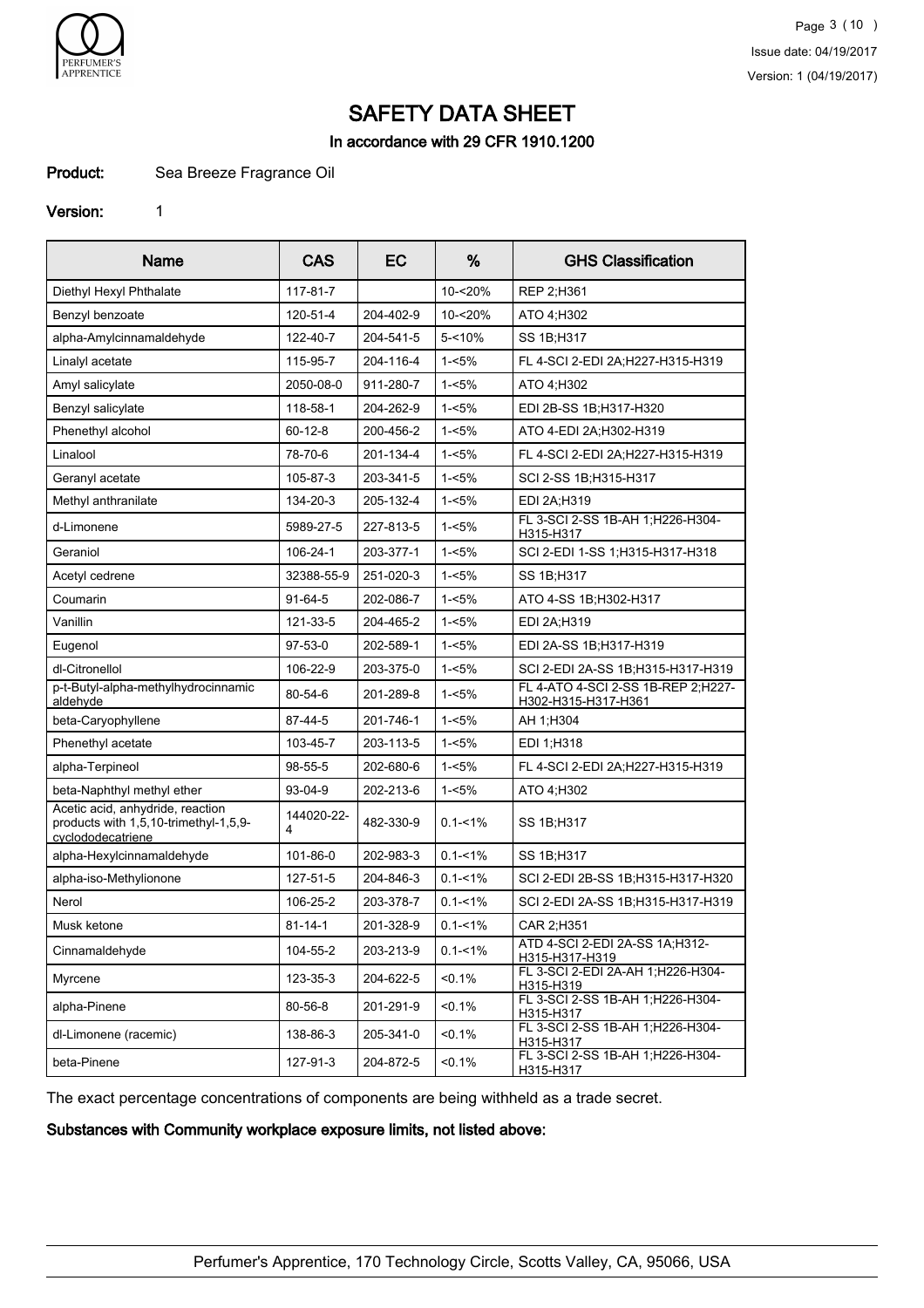

### In accordance with 29 CFR 1910.1200

Product: Sea Breeze Fragrance Oil

#### Version: 1

| Name                     | CAS      | — с<br>ᇊ  | %     |
|--------------------------|----------|-----------|-------|
| Butylated hydroxytoluene | 128-37-0 | 204-881-4 | 2.00% |

#### Section 4. First-aid measures

### 4.1 Description of first aid measures

IF ON SKIN: Wash with plenty of soap and water.

IF IN EYES: Rinse cautiously with water for several minutes. Remove contact lenses, if present and easy to do. Continue rinsing.

IF exposed or concerned: Get medical advice/attention.

Immediately call a POISON CENTER or doctor/physician.

### 4.2 Most important symptoms and effects, both acute and delayed

Causes skin irritation.

May cause an allergic skin reaction.

Causes serious eye damage.

Suspected of causing cancer (exposure route).

Suspected of damaging fertility or the unborn child (exposure route).

#### 4.3 Indication of any immediate medical attention and special treatment needed

None expected, see Section 4.1 for further information.

## SECTION 5: Firefighting measures

#### 5.1 Extinguishing media

Suitable media: Carbon dioxide, Dry chemical, Foam.

#### 5.2 Special hazards arising from the substance or mixture

In case of fire, may be liberated: Carbon monoxide, Unidentified organic compounds.

#### 5.3 Advice for fire fighters:

In case of insufficient ventilation, wear suitable respiratory equipment.

## Section 6. Accidental release measures

## 6.1 Personal precautions, protective equipment and emergency procedures:

Avoid inhalation. Avoid contact with skin and eyes. See protective measures under Section 7 and 8.

## 6.2 Environmental precautions:

Keep away from drains, surface and ground water, and soil.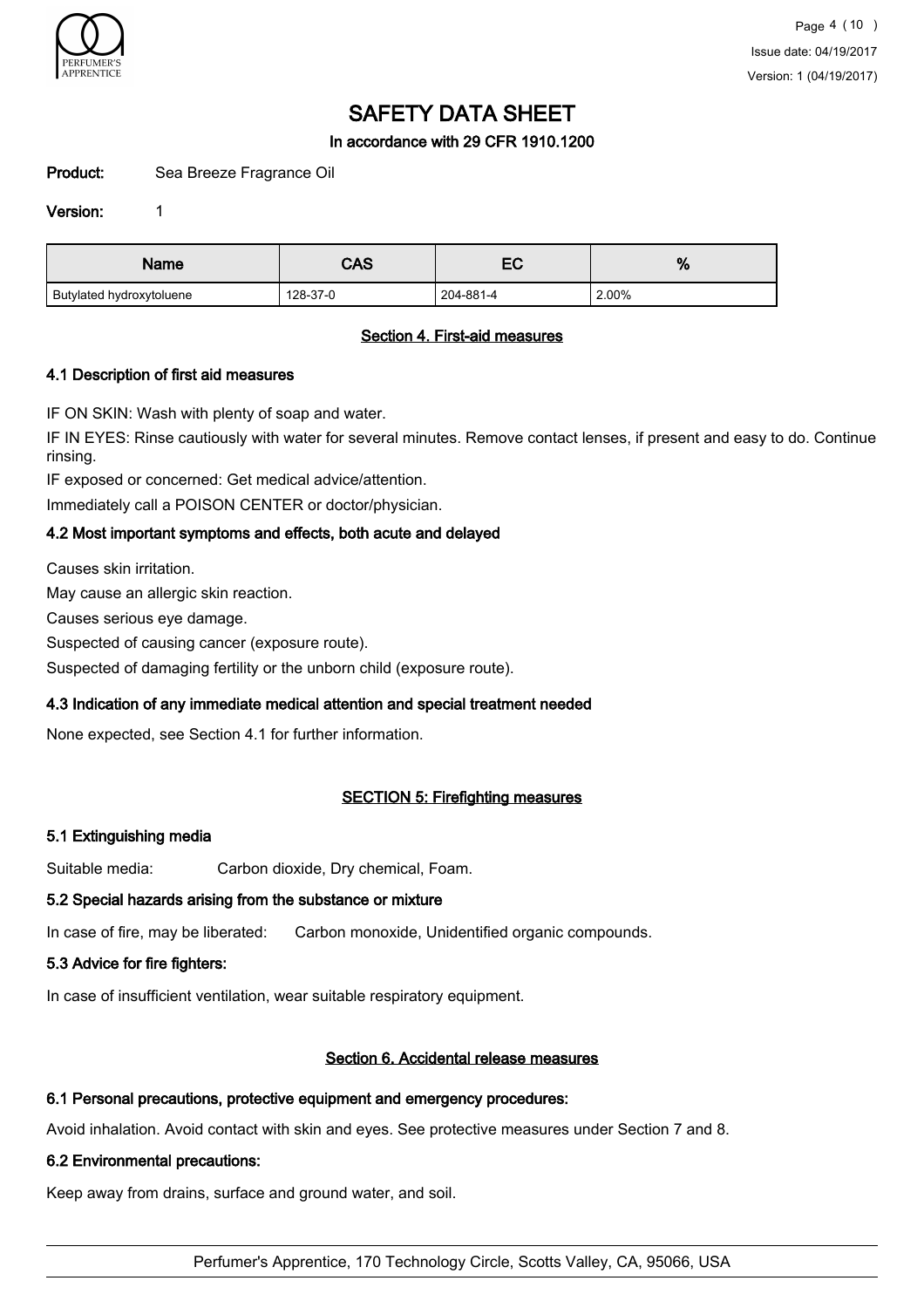

### In accordance with 29 CFR 1910.1200

Product: Sea Breeze Wellington

Version: 1

### 6.3 Methods and material for containment and cleaning up:

Remove ignition sources. Provide adequate ventilation. Avoid excessive inhalation of vapours. Contain spillage immediately by use of sand or inert powder. Dispose of according to local regulations.

#### 6.4 Reference to other sections:

Also refer to sections 8 and 13.

#### Section 7. Handling and storage

#### 7.1 Precautions for safe handling:

Keep away from heat, sparks, open flames and hot surfaces. - No smoking. Use personal protective equipment as required. Use in accordance with good manufacturing and industrial hygiene practices. Use in areas with adequate ventilation Do not eat, drink or smoke when using this product.

### 7.2 Conditions for safe storage, including any incompatibilities:

Store in a well-ventilated place. Keep container tightly closed. Keep cool. Ground/bond container and receiving equipment. Use explosion-proof electrical, ventilating and lighting equipment. Use only non-sparking tools. Take precautionary measures against static discharge.

#### 7.3 Specific end use(s):

Fragrances: Use in accordance with good manufacturing and industrial hygiene practices.

#### Section 8. Exposure controls/personal protection

#### 8.1 Control parameters

#### Workplace exposure limits:

| Ingredient       | <b>CAS</b> | EC.      | <b>Description</b>                                         | ppm | mg/m <sup>3</sup> | Reference |
|------------------|------------|----------|------------------------------------------------------------|-----|-------------------|-----------|
| <b>Butylated</b> | 128-37-0   | 204-881- | Long-term exposure limit (8-hour<br>TWA reference period)  |     | -                 |           |
| hydroxytoluene   |            |          | Short-term exposure limit (15-<br>minute reference period) |     | -                 | -         |

#### 8.2 Exposure Controls

#### Eye / Skin Protection

Wear protective gloves/eye protection/face protection

#### Respiratory Protection

Ensure adequate and ongoing ventilation is maintained in order to prevent build up of excessive vapour and to ensure occupational exposure limits are adhered to. If appropriate, and depending on your patterns and volumes of use, the following engineering controls may be required as additional protective measures: a) Isolate mixing rooms and other areas where this material is used or openly handled. Maintain these areas under negative air pressure relative to the rest of the plant. b) Employ the use of Personal protective equipment - an approved, properly fitted respirator with organic vapour cartridges or canisters and particulate filters. c) Use local exhaust ventilation around open tanks and other open sources of potential exposures in order to avoid excessive inhalation, including places where this material is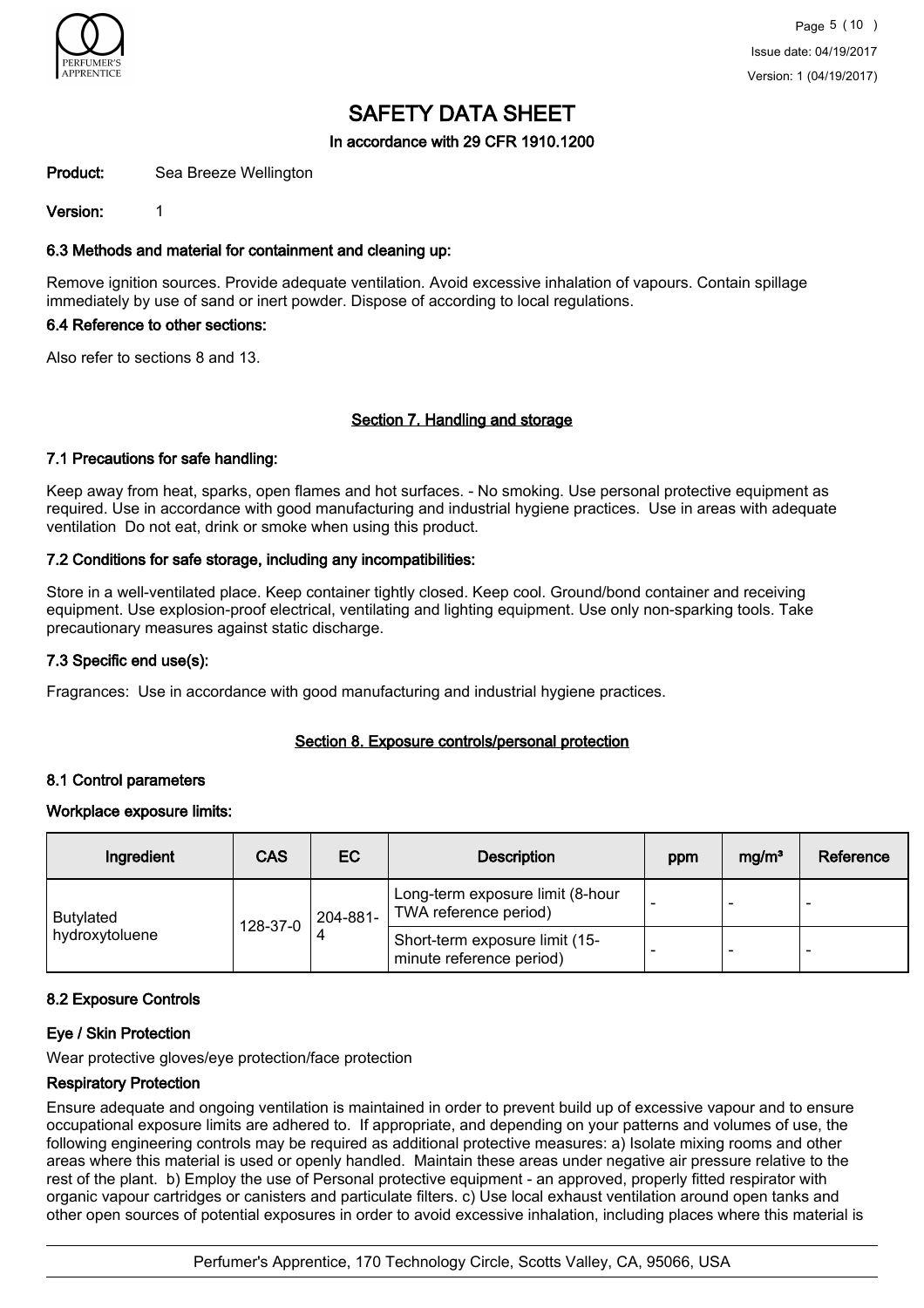

#### In accordance with 29 CFR 1910.1200

#### Product: Sea Breeze Fragrance Oil

#### Version: 1

openly weighed or measured. In addition, use general dilution ventilation of the work area to eliminate or reduce possible worker exposures. d) Use closed systems for transferring and processing this material. Also refer to Sections 2 and 7.

#### Section 9. Physical and chemical properties

#### 9.1 Information on basic physical and chemical properties

| Appearance:                    | Not determined |
|--------------------------------|----------------|
| Odour:                         | Not determined |
| pH:                            | Not determined |
| Initial boiling point / range: | Not determined |
| Flash point:                   | >60 °C         |
| Vapour pressure:               | Not determined |
| <b>Relative density:</b>       | Not determined |
| Solubility(ies):               | Not determined |
| 9.2 Other information:         | None available |

#### Section 10. Stability and reactivity

#### 10.1 Reactivity:

Presents no significant reactivity hazard, by itself or in contact with water.

#### 10.2 Chemical stability:

Good stability under normal storage conditions.

#### 10.3 Possibility of hazardous reactions:

Not expected under normal conditions of use.

#### 10.4 Conditions to avoid:

Avoid extreme heat.

#### 10.5 Incompatible materials:

Avoid contact with strong acids, alkalis or oxidising agents.

#### 10.6 Hazardous decomposition products:

Not expected.

#### Section 11. Toxicological information

#### 11.1 Information on toxicological effects

This mixture has not been tested as a whole for health effects. The health effects have been calculated using the methods outlined in 29 CFR 1910.1200.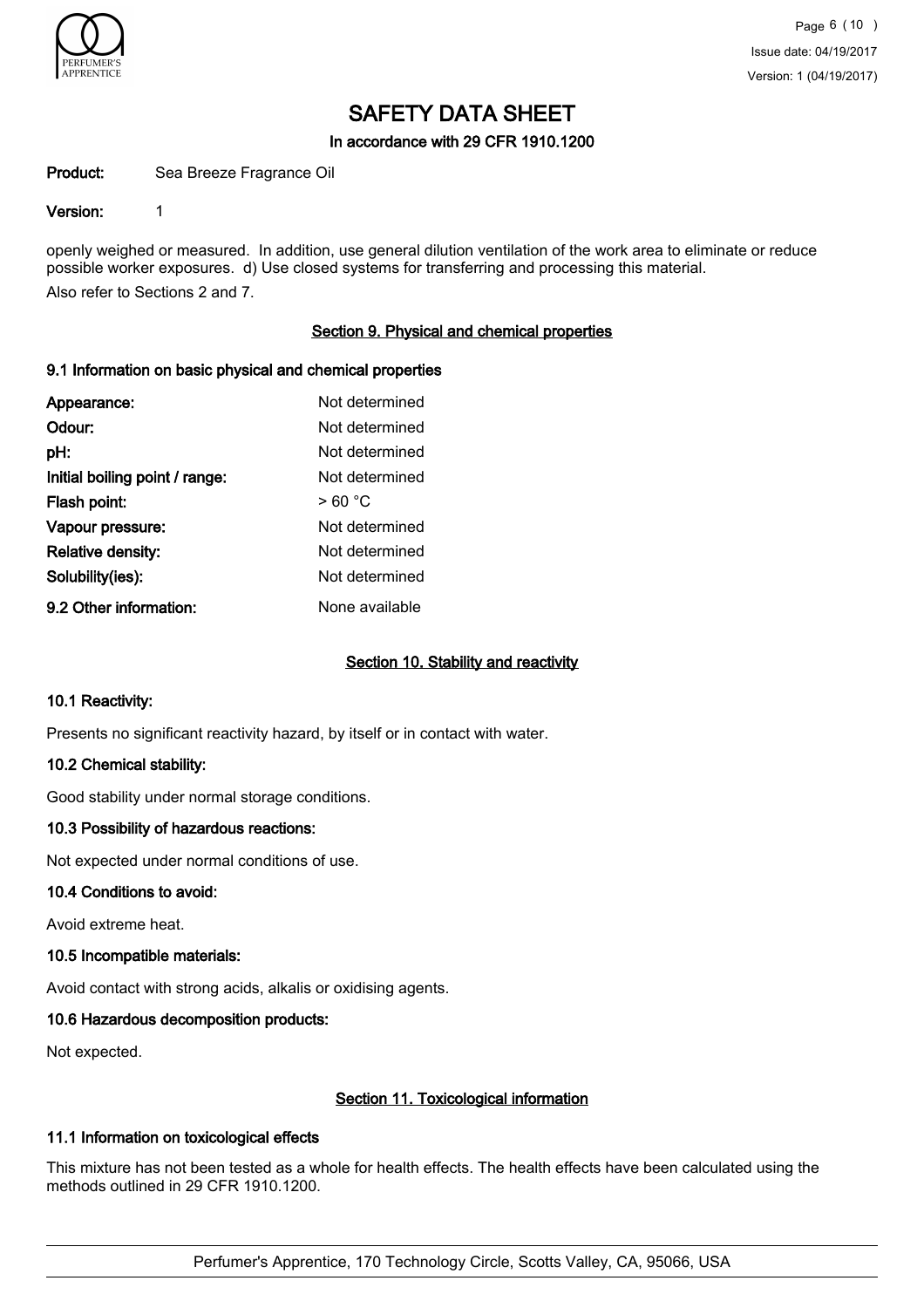

In accordance with 29 CFR 1910.1200

Product: Sea Breeze Fragrance Oil

### Version: 1

Causes skin irritation.

May cause an allergic skin reaction.

Causes serious eye damage.

Suspected of causing cancer (exposure route).

Suspected of damaging fertility or the unborn child (exposure route).

| Assumed Toxicity Value (LD50 or ATE) for Acute Oral Toxicity:       | 3159          |
|---------------------------------------------------------------------|---------------|
| Assumed Toxicity Value (LD50 or ATE) for Acute Dermal Toxicity:     | >5000         |
| Assumed Toxicity Value (LC50 or ATE) for Acute Inhalation Toxicity: | Not Available |
| <b>Inhalation Route:</b>                                            | Not Available |

### Information about hazardous ingredients in the mixture

| Ingredient                                          | <b>CAS</b>    | EC        | LD50/ATE Oral | LD50/ATE<br><b>Dermal</b> | LC50/ATE<br><b>Inhalation</b> | <b>LC50 Route</b> |
|-----------------------------------------------------|---------------|-----------|---------------|---------------------------|-------------------------------|-------------------|
| Amyl salicylate                                     | 2050-08-0     | 911-280-7 | 2000          | Not available             | Not available                 | Not available     |
| Benzyl benzoate                                     | 120-51-4      | 204-402-9 | 1500          | 4000                      | Not available                 | Not available     |
| Coumarin                                            | $91 - 64 - 5$ | 202-086-7 | 500           | Not available             | Not available                 | Not available     |
| Phenethyl alcohol                                   | $60-12-8$     | 200-456-2 | 1610          | 2500                      | Not available                 | Not available     |
| beta-Naphthyl methyl<br>ether                       | $93-04-9$     | 202-213-6 | 1736          | Not available             | Not available                 | Not available     |
| p-t-Butyl-alpha-<br>methylhydrocinnamic<br>aldehyde | $80 - 54 - 6$ | 201-289-8 | 1390          | Not available             | Not available                 | Not available     |

Refer to Sections 2 and 3 for additional information.

## Section 12. Ecological information

## 12.1 Toxicity:

Toxic to aquatic life with long lasting effects.

12.2 Persistence and degradability: Not available

12.3 Bioaccumulative potential: Not available

12.4 Mobility in soil: Not available

## 12.5 Results of PBT and vPvB assessment:

This substance does not meet the PBT/vPvB criteria of REACH, annex XIII.

12.6 Other adverse effects: Not available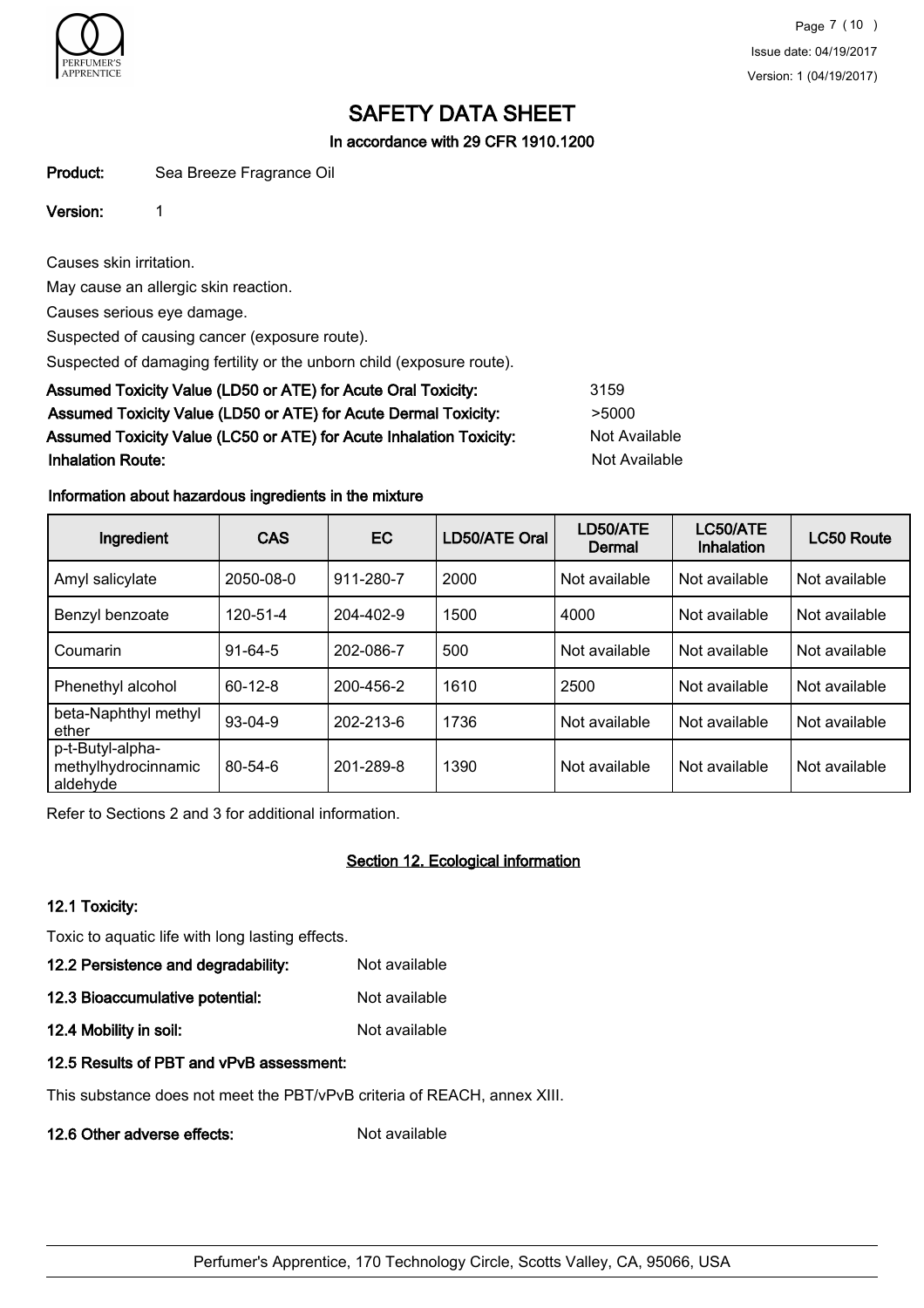

In accordance with 29 CFR 1910.1200

Product: Sea Breeze Fragrance Oil

Version: 1

## Section 13. Disposal considerations

#### 13.1 Waste treatment methods:

Dispose of in accordance with local regulations. Avoid disposing into drainage systems and into the environment. Empty containers should be taken to an approved waste handling site for recycling or disposal.

#### Section 14. Transport information

| 14.1 UN number:                    | UN3082                                                                               |
|------------------------------------|--------------------------------------------------------------------------------------|
| 14.2 UN Proper Shipping Name:      | ENVIRONMENTALLY HAZARDOUS SUBSTANCE, LIQUID, N.O.S. (Amyl<br>salicylate, d-Limonene) |
| 14.3 Transport hazard class(es):   | 9                                                                                    |
| Sub Risk:                          |                                                                                      |
| 14.4. Packing Group:               | Ш                                                                                    |
| 14.5 Environmental hazards:        | This is an environmentally hazardous substance.                                      |
| 14.6 Special precautions for user: | None additional                                                                      |
|                                    |                                                                                      |

#### 14.7 Transport in bulk according to Annex II of MARPOL73/78 and the IBC Code:

Not applicable

#### Section 15. Regulatory information

#### 15.1 Safety, health and environmental regulations/legislation specific for the substance or mixture

None additional

#### 15.2 Chemical Safety Assessment

A Chemical Safety Assessment has not been carried out for this product.

#### Section 16. Other information

Concentration % Limits: SCI 2=55.89% EDI 1=98.36% EDI 2=18.70% SS 1=4.88% CAR 2=22.22% REP 2=0.66225166% Total Fractional Values: SCI 2=1.79 EDI 1=1.02 EDI 2=5.35 SS 1=20.50 CAR 2=4.50 REP 2=151. 00

### Key to revisions:

Not applicable

### Key to abbreviations:

| <b>Abbreviation</b> | Meaning                             |
|---------------------|-------------------------------------|
| AH <sub>1</sub>     | <b>Aspiration Hazard Category 1</b> |
| ATD <sub>4</sub>    | Acute Toxicity - Dermal Category 4  |
| ATO 4               | Acute Toxicity - Oral Category 4    |
| CAR <sub>2</sub>    | Carcinogenicity Category 2          |
| EDI <sub>1</sub>    | Eye Damage / Irritation Category 1  |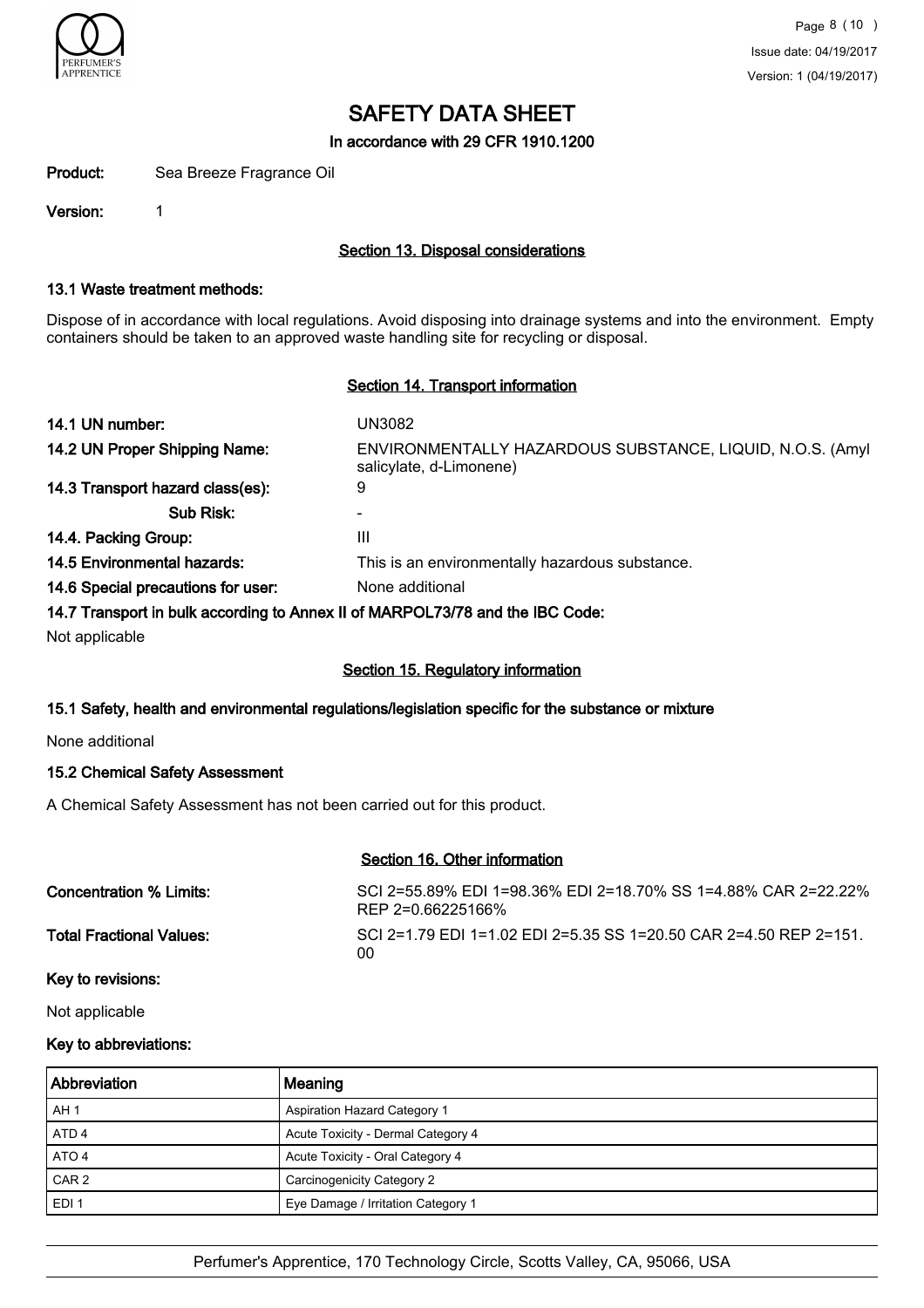

In accordance with 29 CFR 1910.1200

## Product: Sea Breeze Fragrance Oil

#### Version: 1

| EDI 2A          | Eye Damage / Irritation Category 2A                                                                                                |
|-----------------|------------------------------------------------------------------------------------------------------------------------------------|
| EDI 2B          | Eye Damage / Irritation Category 2B                                                                                                |
| FL <sub>3</sub> | Flammable Liquid, Hazard Category 3                                                                                                |
| FL <sub>4</sub> | Flammable Liquid, Hazard Category 4                                                                                                |
| H226            | Flammable liquid and vapour.                                                                                                       |
| H227            | Combustible liquid.                                                                                                                |
| H302            | Harmful if swallowed.                                                                                                              |
| H304            | May be fatal if swallowed and enters airways.                                                                                      |
| H312            | Harmful in contact with skin.                                                                                                      |
| H315            | Causes skin irritation.                                                                                                            |
| H317            | May cause an allergic skin reaction.                                                                                               |
| H318            | Causes serious eye damage.                                                                                                         |
| H319            | Causes serious eye irritation.                                                                                                     |
| H320            | Causes eye irritation.                                                                                                             |
| H351            | Suspected of causing cancer (exposure route).                                                                                      |
| H361            | Suspected of damaging fertility or the unborn child (exposure route).                                                              |
| P202            | Do not handle until all safety precautions have been read and understood.                                                          |
| P210            | Keep away from heat, sparks, open flames and hot surfaces. - No smoking.                                                           |
| P233            | Keep container tightly closed.                                                                                                     |
| P240            | Ground/bond container and receiving equipment.                                                                                     |
| P241            | Use explosion-proof electrical, ventilating and lighting equipment.                                                                |
| P242            | Use only non-sparking tools.                                                                                                       |
| P243            | Take precautionary measures against static discharge.                                                                              |
| P261            | Avoid breathing vapour or dust.                                                                                                    |
| P264            | Wash hands and other contacted skin thoroughly after handling.                                                                     |
| P270            | Do not eat, drink or smoke when using this product.                                                                                |
| P272            | Contaminated work clothing should not be allowed out of the workplace.                                                             |
| P280            | Wear protective gloves/eye protection/face protection.                                                                             |
| P281            | Use personal protective equipment as required.                                                                                     |
| P301/310        | IF SWALLOWED: Immediately call a POISON CENTER or doctor/physician.                                                                |
| P301/312        | IF SWALLOWED: call a POISON CENTER or doctor/physician if you feel unwell.                                                         |
| P302/352        | IF ON SKIN: Wash with plenty of soap and water.                                                                                    |
| P303/361/353    | IF ON SKIN (or hair): Remove/take off immediately all contaminated clothing. Rinse skin with<br>water/shower.                      |
| P305/351/338    | IF IN EYES: Rinse cautiously with water for several minutes. Remove contact lenses, if present and easy<br>to do. Continue rinsing |
| P308/313        | IF exposed or concerned: Get medical advice/attention.                                                                             |
| P310            | Immediately call a POISON CENTER or doctor/physician.                                                                              |
| P312            | Call a POISON CENTRE or doctor/physician if you feel unwell.                                                                       |
| P330            | Rinse mouth.                                                                                                                       |
| P331            | Do not induce vomiting.                                                                                                            |
| P332/313        | If skin irritation occurs: Get medical advice/attention.                                                                           |
| P333/313        | If skin irritation or rash occurs: Get medical advice/attention.                                                                   |
| P337/313        | If eye irritation persists: Get medical advice/attention.                                                                          |
|                 |                                                                                                                                    |